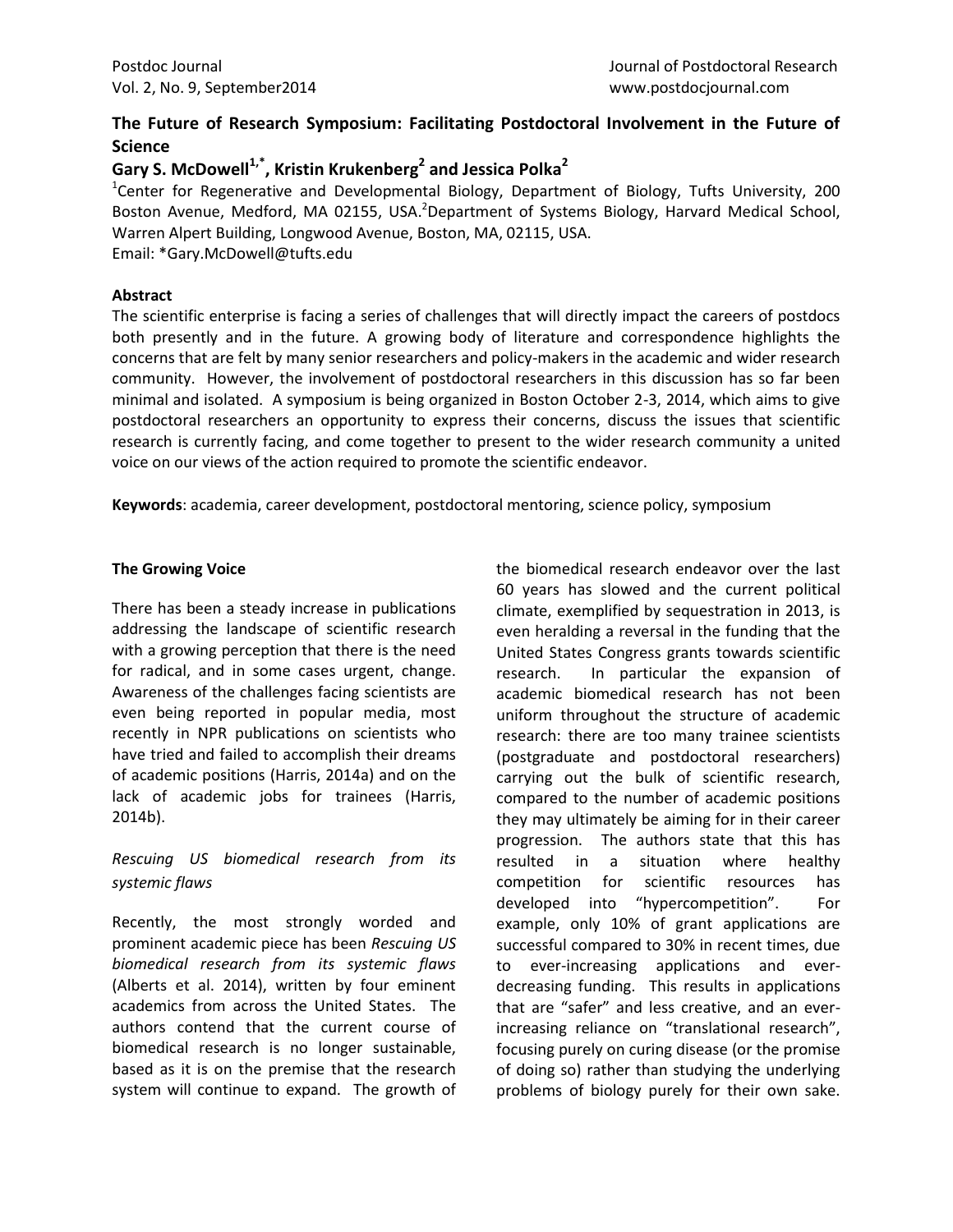Publication has also become increasingly competitive, with the goal of publishing in "highimpact journals" outweighing the goals of publishing careful and considered work, which is reproducible.

The authors make specific recommendations of changes that should be made to how the biomedical research enterprise should be undertaken. These include changes to make scientific funding more stable and predictable, whilst still being subject to change, but the authors are keen to point out that simply pouring more money into the system will not fix other inherent problems. Funding trainees using only specified fellowships and training grants, and not using research grants, is suggested to give a degree of regulation of how many trainees will be maintained in the system. Additionally, training scientists for other scientific career paths is encouraged, so that even when not enough academic positions are available for all trainees, taxpayer money is not wasted in training young scientists only to have them leave science altogether. There are many "alternative careers" that allow trainees to use their education in science to further the scientific endeavor. In particular, the creation of staff scientist positions, giving permanent positions to laboratory researchers, is suggested to ensure retention of a skilled scientific workforce.

In summary, an environment of ever-increasing research funding over the last 50 years has led to an ever-expanding research enterprise. A large workforce of trainee scientists, in the form of both graduate students and postdoctoral researchers, has accumulated, providing a cheap and industrious supply of labor. However, in times of recent economic hardship and changing political realities, the number of positions available in academia (towards which postdoctoral researchers have been directed) has not increased in the same way. The result is a hyper-competitive environment that generates incorrect metrics for measuring the success of a scientist and funding their research.

This most recent piece is perhaps the highest profile call to arms, following on from the National Institutes of Health (NIH) *Biomedical Research Workforce Working Group Report* from which it draws many of its recommendations.

# *NIH Biomedical Research Workforce Working Group Report*

The working group was directed to develop a model for building a sustainable research structure and make recommendations on changes to be made. With regards to postdoctoral researchers, attention was brought to the lack of data available on postdoctoral researchers, due to the collection of titles they are grouped under. In particular they noted the high number of postdocs funded through research grants and a significant number of postdoctoral researchers in training for 5-8 years. Importantly, those who are training longer are more likely to get tenure-track positions.

Specific recommendations made by the working group for action the NIH should take include:

- Reducing the number of researchers paid through research grants rather than training grants;
- Improvement in training, which the working group found was severely lacking;
- Giving postdoctoral researchers the same benefits as other employees at an institution;
- Doubling the number of Pathway to Independence K99/R00 training awards.

These recommendations were made to the NIH in 2012.

## *Further discussions on the structure of research*

Several publications by Henry Bourne in eLife (Bourne, 2013a, 2013b) also directly address the frustrations often felt by trainee scientists (Bourne, 2013c).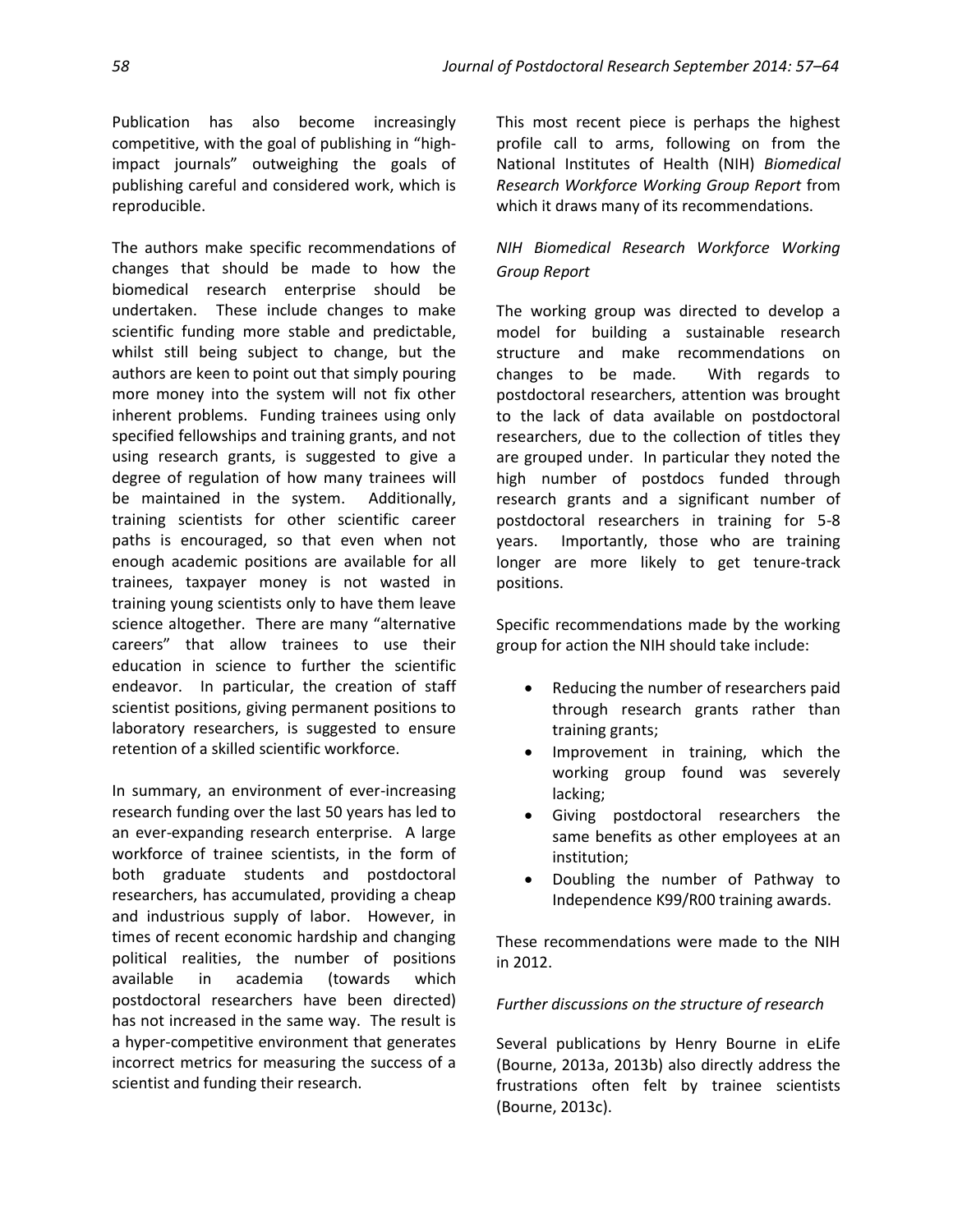*A recipe for mediocrity and disaster, in five axioms* describes five principles that are felt by the author to be illustrative of problems inherent to the structure of biomedical research. Here there is again the argument against ever-growing expansion pointed out by Alberts et al., but also discussion of who has a voice, and should have a voice, in directing the scientific enterprise. In particular there is the concept that instruction should come from above, and not from below: Bourne feels this to be untrue, in the example of the NIH taking direction from PIs and institutions. Postdoctoral researchers should consider this with regards to their own united voice.

In *The Writing on the Wall*, Bourne focuses on the role of Principal Investigators (PIs), institutions and the NIH. In particular he is critical of the *NIH Biomedical Research Workforce Working Group Report* for its failure to identify problems with the reliance of institutions on "soft money" (grant-funded) faculty salaries, research grant-funded trainee salaries and the large number of postdoctoral researchers occupying, as he calls it, the "holding tank". He then goes on to discuss how we might move away from the use of research grants to pay the salaries of scientists, with institutions and funding bodies stepping up to help with PI and trainee salaries respectively.

Finally, in *Point of view: A fair deal for PhD students and postdocs*, Bourne focuses on aspects of PhD and postdoc training that he feels should be changed. He argues for a decrease in the number of PhD students and the length of time their PhD programs take; the separation of research grants and PhD funding; and the installation of a system whereby after 2 years PhD candidates can leave with a Masters or continue in their PhD studies. In terms of "draining the postdoc holding tank", he calls for a change in the view of postdoctoral researchers as "trainees" to "employees", with changes also in salary; a 5-year limit to being a postdoc, regulated by eligibility for NIH training funds in particular and a change in the structure of biomedical research to adjust the number of postdocs in the system. There is also discussion about the numbers of non-US citizens who are postdoctoral researchers in the US, and suggests there is a need to limit the number of international postdoctoral researchers by attracting only the best, but also ensuring those brought to the US are also eligible for NIH training grants (the K99/R00 being the only training grant that does not require citizenship or permanent residency).

Bourne and his prolific literature on the subject of postdoctoral issues illustrate but one example of a growing number of established academics calling for a change in the structure of the scientific endeavor. In Bourne's case there is a particular focus on the US, but many of these issues are just as applicable internationally across the scientific community.

#### *Scientific societies and the call for action*

The concern expressed by many high profile academics illustrates the need for action. Scientific societies have also been playing a role in developing a more united voice for the scientific community, for example the American Society for Biochemistry and Molecular Biology (ASBMB) has published a white paper, *Toward a Sustainable Biomedical Enterprise*, in which they set out the important questions on training and funding that need to be figured out. In particular they note the requirement for all major stakeholders in the scientific enterprise: industry; academia; and government, in the participation of this discussion.

There is also another group in academia whose voice needs to be heard; and that is of the trainees themselves.

#### **The role of Postdoctoral Researchers**

Postdoctoral researchers must give voice to their concerns in addition to more senior and established parties. The National Postdoctoral Association (NPA) has published an *Agenda For*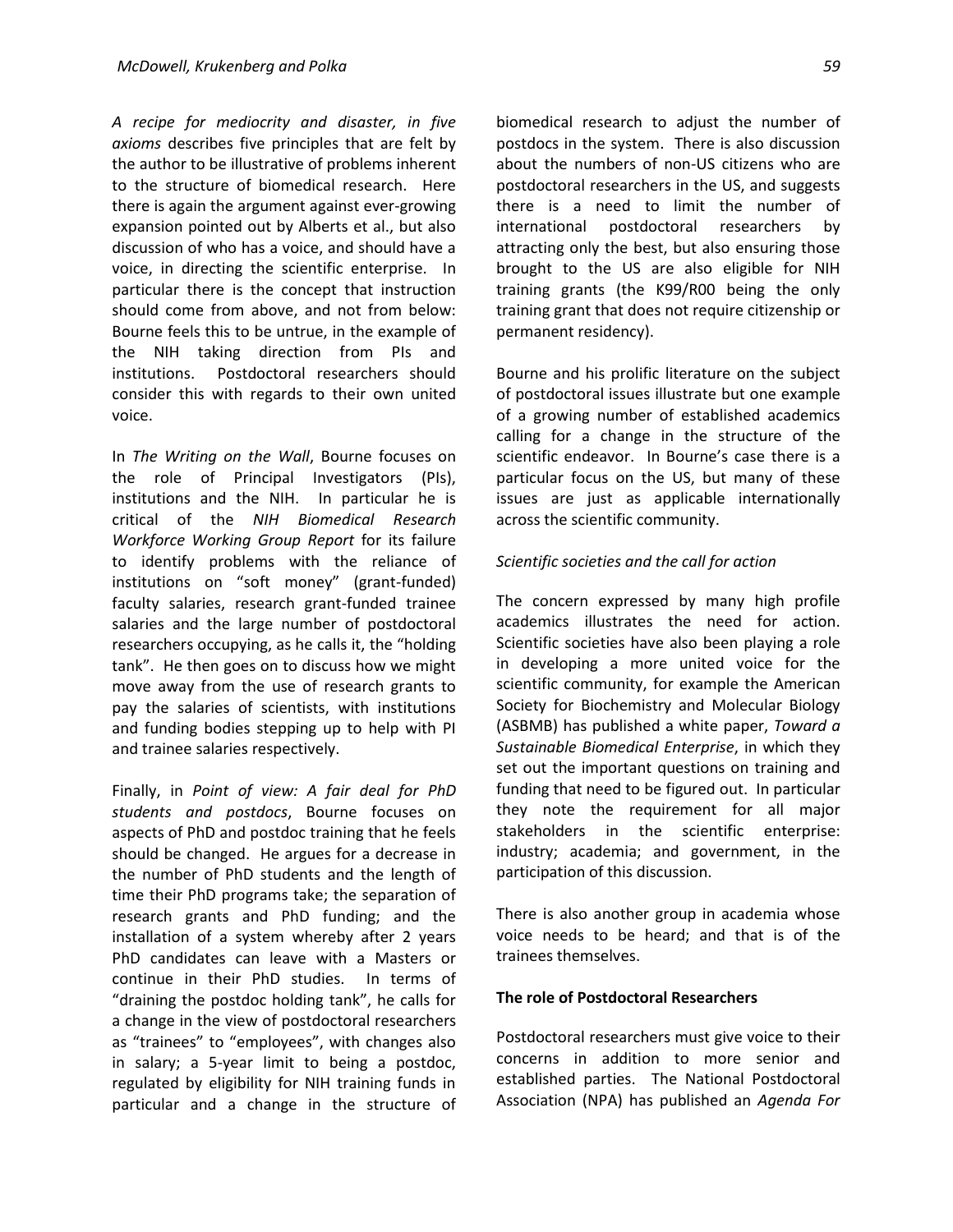*Change* in which they highlight the need for institutions to address the needs for researchers set out in *NPA Recommended Policies and Practices*. In addition to this, some postdocs have been adding their opinions to the literature, discussing funding (Jahn, 2014) and training (Rivera-Mariani, 2012). But there has been little coherent organization of postdocs themselves in advocating for their future and the necessary changes in policy required (Miller, 2012), despite a call-to-arms to do so (Marquez, 2014; Vaught, 2014).

Postdoctoral researchers can often fall into the trap of overwhelming pessimism; that there is too much competition and too little lack of opportunity (Gloria and Steinhardt, 2013). This can be further compounded for postdoctoral researchers from under-represented minorities or groups. For example, recent publications have demonstrated the role of striking gender disparities in academic positions, with more female K99/R00 recipients than males beginning their independent careers at less research intensive institutions (Berg, J., 2014). Gender is included as an inherent property in the likelihood of reaching the status of PI (van Dijk et al., 2014, *PI Predictor*).

However if things are to change then the onus is on postdoctoral researchers to make their voices heard.

It is for this reason that a group of Boston Postdoctoral Associations (PDAs) have banded together to form a Pan-PDA Council for the Boston area, to share resources, ideas and strengthen their voice. Through this collaboration, the Future of Research Symposium (futureofresearch.org) has arisen. This event marks the first coming-together of postdocs in a conference setting to uniquely discuss issues pertinent to the future of the scientific endeavor. As organizers of this gathering we wish to draw the attention of the postdoctoral community to this event, to invite attendance or the replication of events like it nationally and internationally.

## **The Future of Research (FOR) Symposium**

The FOR Symposium will be held at Boston University, October 2-3, 2014. In attendance there will be concerned scientists and policymakers, including a video message from Senator Elizabeth Warren, a keynote address from Henry Bourne, and panel discussions featuring academics such as Marc Kirschner. Through these sessions it is hoped that concerns from many participants at different levels of academic research will be voiced and discussed, and give rise to even further discussion.

Participants will have the opportunity to give further voice to their concerns through a variety of workshops focusing on important themes relevant to how trainee scientists work, and how they will work in the future.

There are a number of general themes to be covered by the workshops:

## *Metrics of success*

Is the way that we measure publication, funding and tenure appropriate, fair and productive? Do we reward certain approaches to science, and penalize others? Do we ignore teaching in evaluating the performance of researchers? Does this also extend to the success with which scientists communicate their work to students, each other and the public at large?

## *The structure of funding*

How stable is the funding situation (primarily focusing on the US) and how tenable is it in the current political climate? Do we face a shift in primarily government-funded research to more private or philanthropic financing? Should there be a change to how funding is awarded in relation to training PhDs and postdocs?

## *The structure of training*

There is a fundamental question as to how graduates and postdoctoral researchers should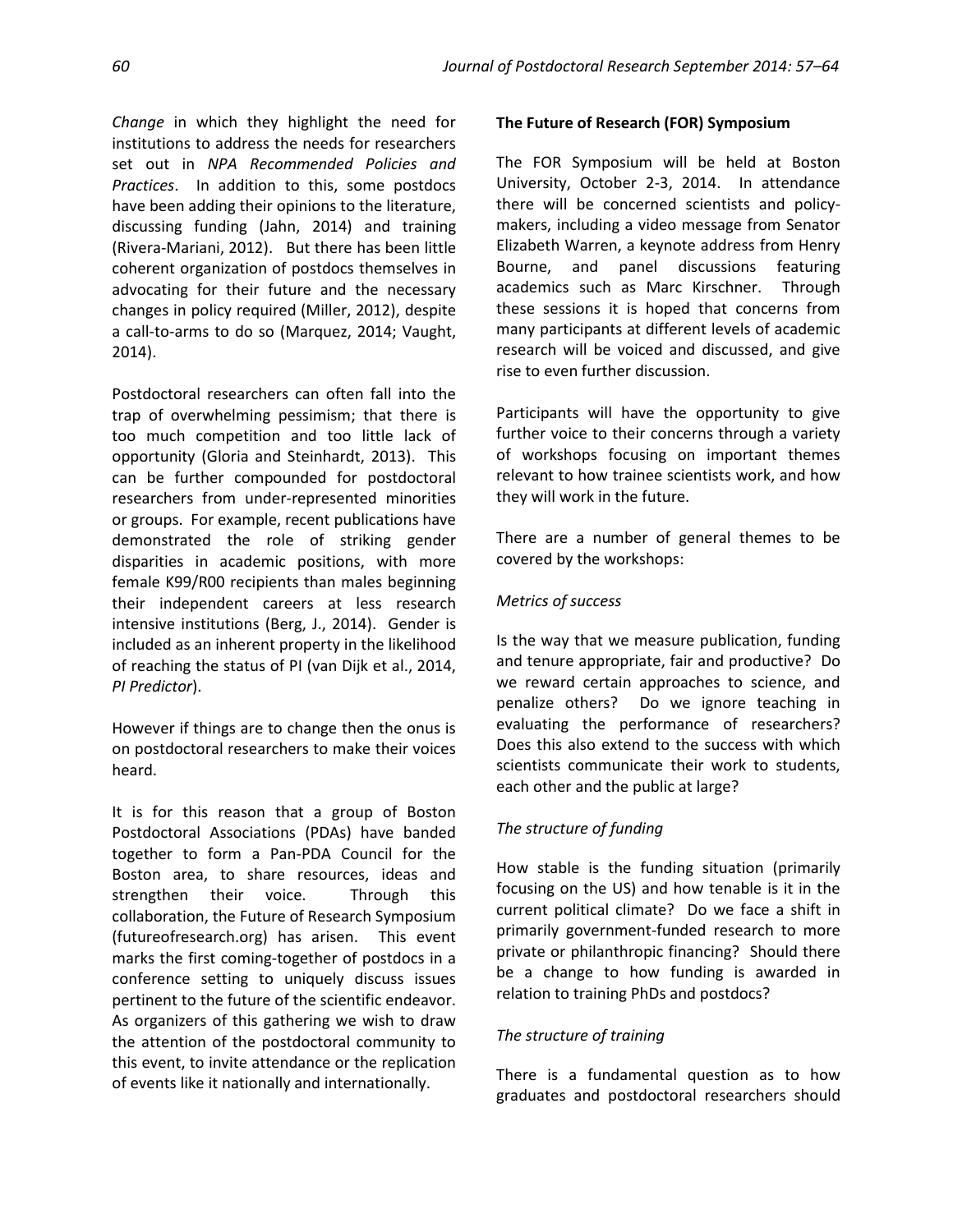be trained, and whether the current system should be completely redesigned, or merely adjusted to diversify the career paths of trainee scientists. Is there too much focus on a career in academia and not enough on "alternative" careers? In fact, could it not be argued, as many do, that academia is now the alternative career? Are PhDs programs in the US too long?

*The structure and sustainability of the workforce* Do we have too many PhDs and postdocs? Should lab sizes be limited? Should we train more staff scientists and research associates and establish permanent, non-PI scientific positions?

In addition to these many issues, we also want to keep the issues of efficiency and competitiveness in our minds when discussing all factors. For example, is it possible that a significant amount of funding is wasted by deliberate or unknowing competition? Can the scientific enterprise be improved by greater sharing of data earlier than in the traditional publication process?

## **Hopes and aspirations**

It is the hope of the symposium organizers that there will be a fruitful discussion on these key subjects and that a consensus opinion can be reached on the points that postdoctoral researchers feel most strongly about. These opinions will then form the basis of a strategic response to the community.

It is also hoped that this will elicit a response not only from postdoctoral researchers in the Boston area, but also further afield, both nationally and internationally. Opinions and feedback are welcome from all trainee scientists at the contact addresses above and through the online resources below. We also hope that this will inspire the generation of data relating to postdoctoral researchers, which at the moment is sorely lacking (Miller, 2011; Mudrak, 2011; Cheung, 2012).

There is also an expectation that this will inspire other postdoctoral associations and groups in

other regions or countries to hold their own symposia (Barbier and Damron, 2013), engage within their own community, and drive their own career aspirations. The future of the scientific endeavor needs the help of all those concerned, not least from those who will define the future of research.

### **Conflict of Interest Disclosure**

GSM, KK and JP are all organizers of the Future of Research symposium.

#### **Further online information**

Register and/or sign up for updates at [futureofresearch.org](http://www.futureofresearch.org/)

Follow @FORsymp on twitter.

Like our Facebook page: <https://www.facebook.com/futureofresearch>

Join our LinkedIn group: [https://www.linkedin.com/groups/Future-](https://www.linkedin.com/groups/Future-Research-8153258?home=&gid=8153258&trk=anet_ug_hm)[Research-](https://www.linkedin.com/groups/Future-Research-8153258?home=&gid=8153258&trk=anet_ug_hm)[8153258?home=&gid=8153258&trk=anet\\_ug\\_h](https://www.linkedin.com/groups/Future-Research-8153258?home=&gid=8153258&trk=anet_ug_hm)  $\underline{m}$  $\underline{m}$  $\underline{m}$ 

#### **References**

Alberts B., Kirschner M. W., Tilghman S. and Varmus H. Rescuing US biomedical research from its systemic flaws. PNAS, 2014; 111(16): 5773-5777.

<http://www.pnas.org/content/111/16/5773>

Barbier, M. and Damron, F. H. A Recipe for a Successful Postdoctoral Research Symposium. Journal of Postdoctoral Affairs, 2013; 3 (1): 17- 21.

[http://www.postdocjournal.com/file\\_journal/66](http://www.postdocjournal.com/file_journal/667_01981516.pdf) [7\\_01981516.pdf](http://www.postdocjournal.com/file_journal/667_01981516.pdf)

Berg J., 2014. Gender differences in R00 institutions:

[http://scientopia.org/blogs/datahound/2014/08/](http://scientopia.org/blogs/datahound/2014/08/14/gender-differences-in-r00-institutions/) [14/gender-differences-in-r00-institutions/](http://scientopia.org/blogs/datahound/2014/08/14/gender-differences-in-r00-institutions/)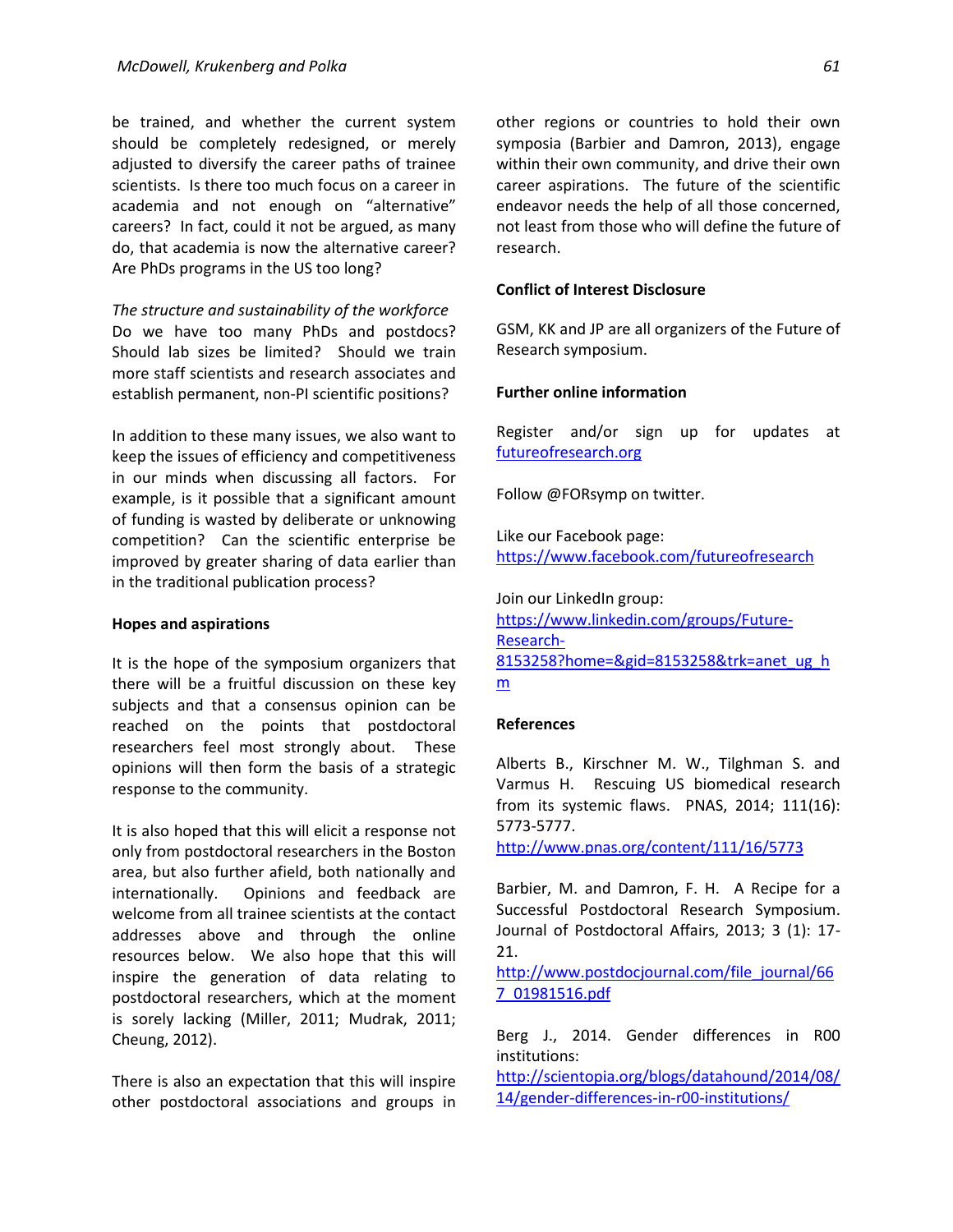Bourne H. R. A recipe for mediocrity and disaster, in five axioms. eLife, 2013a; 2: e01138. [http://www.ncbi.nlm.nih.gov/pmc/articles/PMC](http://www.ncbi.nlm.nih.gov/pmc/articles/PMC3713517/) [3713517/](http://www.ncbi.nlm.nih.gov/pmc/articles/PMC3713517/)

Bourne H. R. The writing on the wall. eLife 2013b; 2:e00642.

[http://www.ncbi.nlm.nih.gov/pubmed/2353954](http://www.ncbi.nlm.nih.gov/pubmed/23539544) [4](http://www.ncbi.nlm.nih.gov/pubmed/23539544)

Bourne H. Point of view: A fair deal for PhD students and postdocs. eLife, 2013c; 2: e01139. <http://elifesciences.org/content/2/e01139>

Cheung H. The State of Postdoctoral Researchers at Baylor College of Medicine 2011. Journal of Postdoctoral Affairs, 2012; 2 (2): 9-16.

[http://www.postdocjournal.com/file\\_journal/53](http://www.postdocjournal.com/file_journal/534_73705168.pdf) [4\\_73705168.pdf](http://www.postdocjournal.com/file_journal/534_73705168.pdf)

Gloria C. T. and Steinhardt M. A. Flourishing, Languishing, and Depressed Postdoctoral Fellows: Differences in Stress, Anxiety, and Depressive Symptoms. Journal of Postdoctoral Affairs, 2013; 3(1): 1-9.

[http://www.postdocjournal.com/file\\_journal/61](http://www.postdocjournal.com/file_journal/614_91180693.pdf) [4\\_91180693.pdf](http://www.postdocjournal.com/file_journal/614_91180693.pdf)

Harris R. When Scientists Give Up. NPR 2014a. [http://www.npr.org/blogs/health/2014/09/09/3](http://www.npr.org/blogs/health/2014/09/09/345289127/when-scientists-give-up?sc=tw) [45289127/when-scientists-give-up?sc=tw](http://www.npr.org/blogs/health/2014/09/09/345289127/when-scientists-give-up?sc=tw)

Harris R. Too Few University Jobs For America's Young Scientists. NPR 2014b.

http://www.npr.org/blogs/health/2014/09/16/3 43539024/too-few-university-jobs-for-americasyoung-

scientists?utm\_campaign=storyshare&utm\_sour ce=twitter.com&utm\_medium=social

Jahn S. C. Supporting the NIH: the Original Crowdfunding of Medical Research. Journal of Postdoctoral Research, 2014; 2 (6): 33-5. [http://www.postdocjournal.com/file\\_journal/72](http://www.postdocjournal.com/file_journal/723_64132626.pdf) [3\\_64132626.pdf](http://www.postdocjournal.com/file_journal/723_64132626.pdf)

Marquez S. B. A Postdoc's Guide to Being a Postdoc. Journal of Postdoctoral Research, 2014; 2 (6): 39-45.

[http://www.postdocjournal.com/file\\_journal/72](http://www.postdocjournal.com/file_journal/725_74741598.pdf) [5\\_74741598.pdf](http://www.postdocjournal.com/file_journal/725_74741598.pdf)

Miller J. M. Why We Are Here: A Review of the Literature on Motivations for Postdoctoral Appointments. Journal of Postdoctoral Affairs, 2011; 1 (1): 1-28.

[http://www.postdocjournal.com/file\\_journal/50](http://www.postdocjournal.com/file_journal/505_68286221.pdf) [5\\_68286221.pdf](http://www.postdocjournal.com/file_journal/505_68286221.pdf)

Miller J. M. The Policy Agenda of Postdocs in the US: Converging Streams? Journal of Postdoctoral Affairs, 2012; 2 (2): 1-4.

[http://www.postdocjournal.com/file\\_journal/53](http://www.postdocjournal.com/file_journal/530_43513154.pdf) [0\\_43513154.pdf](http://www.postdocjournal.com/file_journal/530_43513154.pdf)

Mudrak B. The present and future of research on the postdoctoral experience. Journal of Postdoctoral Affairs, 2011; 1 (2): 1-3.

[http://www.postdocjournal.com/file\\_journal/51](http://www.postdocjournal.com/file_journal/512_12992589.pdf) [2\\_12992589.pdf](http://www.postdocjournal.com/file_journal/512_12992589.pdf)

Rivera-Mariani F. E. Rethinking our postdoctoral training. Journal of Postdoctoral Affairs, 2012; 2 (2): 27-9.

[http://www.postdocjournal.com/file\\_journal/53](http://www.postdocjournal.com/file_journal/536_30542905.pdf) [6\\_30542905.pdf](http://www.postdocjournal.com/file_journal/536_30542905.pdf)

van Dijk D., Manor O. and Carey L. B. Publication metrics and success on the academic job market. Current Biology, 2014; 24 (11) R516–R517. [http://www.cell.com/current](http://www.cell.com/current-biology/abstract/S0960-9822(14)00477-1)[biology/abstract/S0960-9822\(14\)00477-1](http://www.cell.com/current-biology/abstract/S0960-9822(14)00477-1) PI Predictor: <http://www.pipredictor.com/>

Vaught M., 2014. Trainees, claim your seat or get left behind:

[http://biochembelle.com/2014/04/29/trainees](http://biochembelle.com/2014/04/29/trainees-claim-seat/)[claim-seat/](http://biochembelle.com/2014/04/29/trainees-claim-seat/)

ASBMB white paper on building a Sustainable Biomedical Research Enterprise:

[http://www.asbmb.org/uploadedFiles/Advocacy](http://www.asbmb.org/uploadedFiles/Advocacy/About_the_PAAC/SBRE%20Final_JMB%20.pdf) [/About\\_the\\_PAAC/SBRE%20Final\\_JMB%20.pdf](http://www.asbmb.org/uploadedFiles/Advocacy/About_the_PAAC/SBRE%20Final_JMB%20.pdf)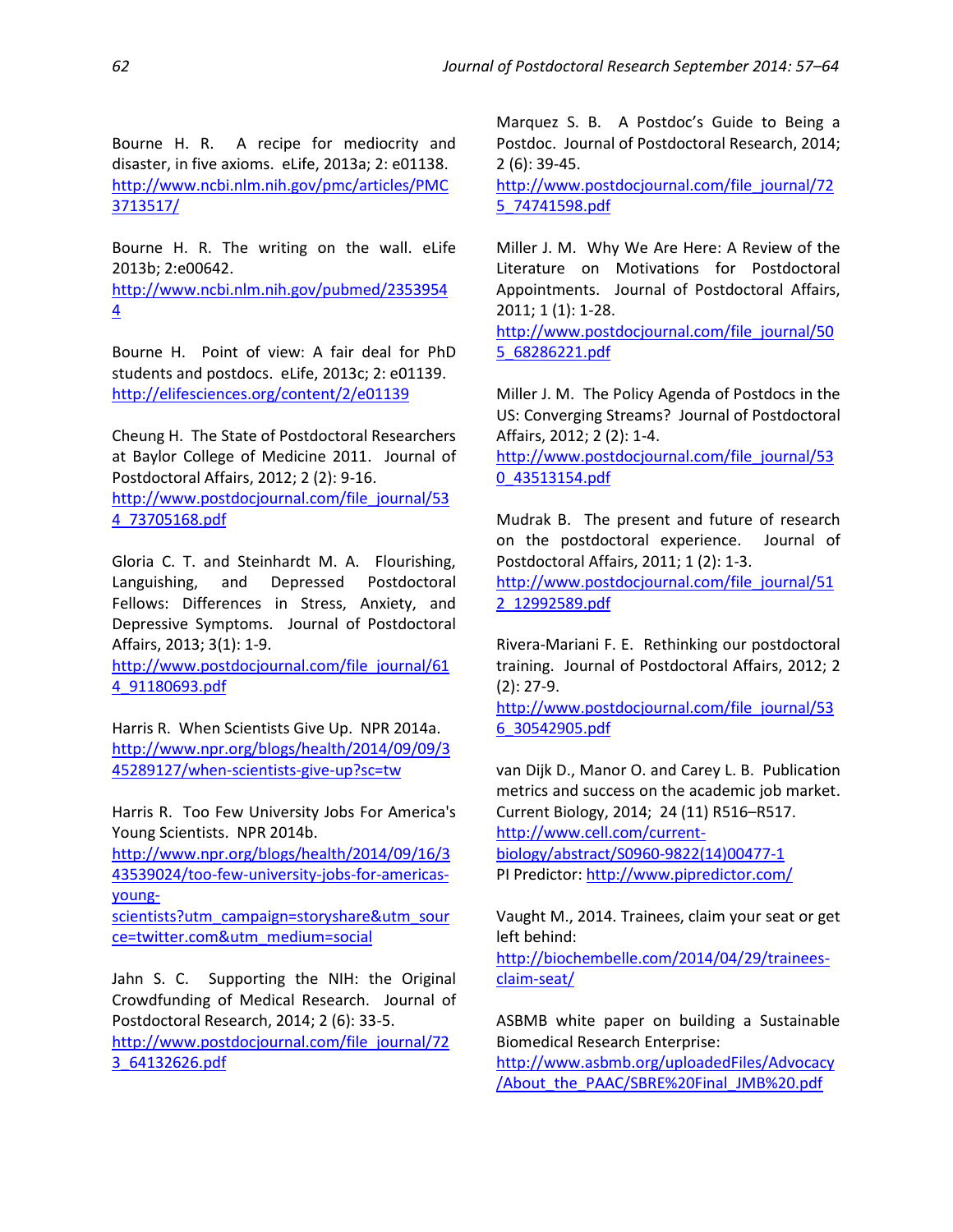#### NPA Agenda for Change:

[http://www.nationalpostdoc.org/policy-](http://www.nationalpostdoc.org/policy-22/institutional-policies/agenda-for-change)[22/institutional-policies/agenda-for-change](http://www.nationalpostdoc.org/policy-22/institutional-policies/agenda-for-change)

NPA Recommended Policies and Practices: [http://www.nationalpostdoc.org/recommendati](http://www.nationalpostdoc.org/recommendations) [ons](http://www.nationalpostdoc.org/recommendations)

NIH Biomedical Research Workforce Working Group Report:

[http://acd.od.nih.gov/biomedical\\_research\\_wgr](http://acd.od.nih.gov/biomedical_research_wgreport.pdf) [eport.pdf](http://acd.od.nih.gov/biomedical_research_wgreport.pdf)

#### **Suggested Further Reading and Materials**

Bourne H., 2014 and prior. Biomedwatch blogposts:

<http://biomedwatch.wordpress.com/>

Petsko G., 2013. The Post-doctoral Situation (seminar):

[http://www.ibiology.org/ibiomagazine/issue-](http://www.ibiology.org/ibiomagazine/issue-10/gregory-petsko-the-post-doctoral-situation.html)[10/gregory-petsko-the-post-doctoral](http://www.ibiology.org/ibiomagazine/issue-10/gregory-petsko-the-post-doctoral-situation.html)[situation.html](http://www.ibiology.org/ibiomagazine/issue-10/gregory-petsko-the-post-doctoral-situation.html)

Yamamoto K., 2014. Time to rethink Graduate and Postdoc Education (seminar):

[http://www.ibiology.org/ibiomagazine/issue-](http://www.ibiology.org/ibiomagazine/issue-11/keith-yamamoto-time-to-rethink-graduate-and-postdoc-education.html)[11/keith-yamamoto-time-to-rethink-graduate](http://www.ibiology.org/ibiomagazine/issue-11/keith-yamamoto-time-to-rethink-graduate-and-postdoc-education.html)[and-postdoc-education.html](http://www.ibiology.org/ibiomagazine/issue-11/keith-yamamoto-time-to-rethink-graduate-and-postdoc-education.html)

## *Technology transfer:*

Boettiger S. and Bennett A. B. Bayh-Dole: If we knew then what we know now. Nature Biotechnology, 2006; 24 (3): 320-1.

[http://www.nature.com/nbt/journal/v24/n3/full](http://www.nature.com/nbt/journal/v24/n3/full/nbt0306-320.html) [/nbt0306-320.html](http://www.nature.com/nbt/journal/v24/n3/full/nbt0306-320.html)

#### *Training:*

National Research Council (US) Committee to Study the National Needs for Biomedical, Behavioral, and Clinical Research Personnel. Research Training in the Biomedical, Behavioral, and Clinical Research Sciences. National Academies Press (US), 2011.

<http://www.ncbi.nlm.nih.gov/books/NBK56994/>

Benderly B. L., 2010. The Real Science Gap. Pacific Standard:

[http://www.psmag.com/science/the-real](http://www.psmag.com/science/the-real-science-gap-16191/)[science-gap-16191/](http://www.psmag.com/science/the-real-science-gap-16191/)

Cyranoski D., Gilbert N., Ledford H., Nayar A. and Yahia M. Education: The PhD factory. Nature 2011; 472: 276-279.

[http://www.nature.com/news/2011/110420/full](http://www.nature.com/news/2011/110420/full/472276a.html) [/472276a.html](http://www.nature.com/news/2011/110420/full/472276a.html)

Polka J., 2014. Where will a biology PhD take you? [http://www.ascb.org/ascbpost/index.php/comp](http://www.ascb.org/ascbpost/index.php/compass-points/item/285-where-will-a-biology-phd-take-you) [ass-points/item/285-where-will-a-biology-phd-](http://www.ascb.org/ascbpost/index.php/compass-points/item/285-where-will-a-biology-phd-take-you)

[take-you](http://www.ascb.org/ascbpost/index.php/compass-points/item/285-where-will-a-biology-phd-take-you)

Powell K. The Postdoc Experience: High Expectations, Grounded in Reality: [http://sciencecareers.sciencemag.org/career\\_ma](http://sciencecareers.sciencemag.org/career_magazine/previous_issues/articles/2012_08_24/science.opms.r1200121)

[gazine/previous\\_issues/articles/2012\\_08\\_24/scie](http://sciencecareers.sciencemag.org/career_magazine/previous_issues/articles/2012_08_24/science.opms.r1200121) [nce.opms.r1200121](http://sciencecareers.sciencemag.org/career_magazine/previous_issues/articles/2012_08_24/science.opms.r1200121)

Sauermann H., Roach M. Science PhD Career Preferences: Levels, Changes, and Advisor Encouragement. PLoS One, 2012; 7 (5): e36307. [http://www.plosone.org/article/info%3Adoi%2F](http://www.plosone.org/article/info%3Adoi%2F10.1371%2Fjournal.pone.0036307) [10.1371%2Fjournal.pone.0036307](http://www.plosone.org/article/info%3Adoi%2F10.1371%2Fjournal.pone.0036307)

#### *Funding:*

Alberts B. Overbuilding Research Capacity. Science, 2010; 329: 1257.

[http://www.sciencemag.org/content/329/5997/](http://www.sciencemag.org/content/329/5997/1257) [1257](http://www.sciencemag.org/content/329/5997/1257)

Martinson B. C. Universities and the money fix. Nature, 2007; 449: 141-2.

[http://www.nature.com/nature/journal/v449/n7](http://www.nature.com/nature/journal/v449/n7159/full/449141a.html) [159/full/449141a.html](http://www.nature.com/nature/journal/v449/n7159/full/449141a.html)

Russo E. Victims of Success. Nature, 2003; 422: 354-355.

[http://www.nature.com/naturejobs/science/arti](http://www.nature.com/naturejobs/science/articles/10.1038/nj6929-354a) [cles/10.1038/nj6929-354a](http://www.nature.com/naturejobs/science/articles/10.1038/nj6929-354a)

AAAS data and charts on funding for R&D: <http://www.aaas.org/page/historical-rd-data>

NSF: National Center for Science and Engineering Statistics data: